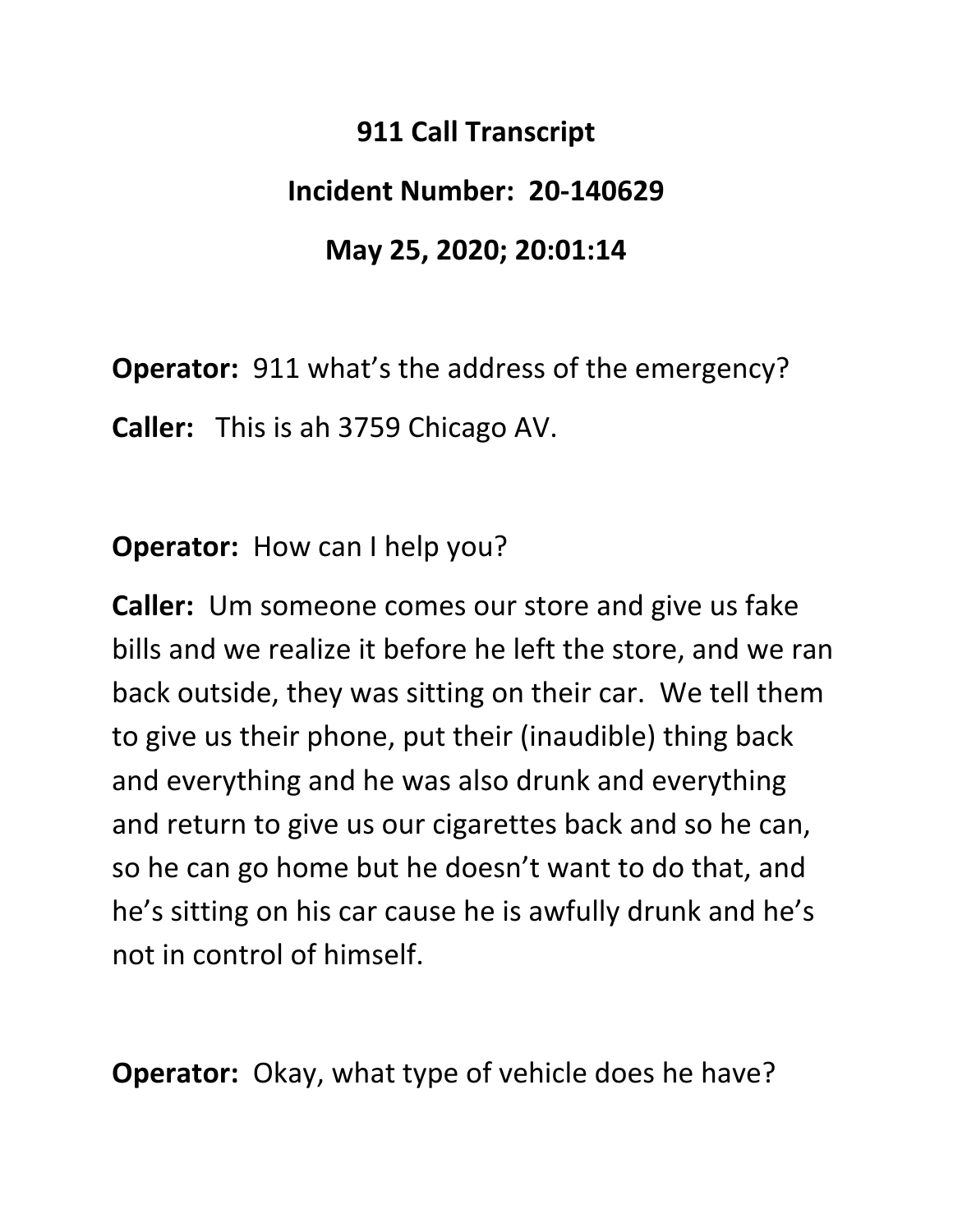**Caller:** And…. um he's got a vehicle that is ah…ah he got a vehicle that is ah…one second let me see if I can see the license. The driver license is BRJ026.

**Operator:** Okay, what color is it?

**Caller**: It's a blue color. It's a blue van.

**Operator:** Blue van?

**Caller:** Yes, van.

**Operator:** Alright blue van, gotcha. Is it out front or is it on 38th ST?

**Caller:** Ah it's on 38th ST.

**Operator:** On 38<sup>th</sup> ST. So, this guy gave a counterfeit bill, has your cigarettes, and he's under the influence of something?

**Caller:** Something like that, yes. He is not acting right.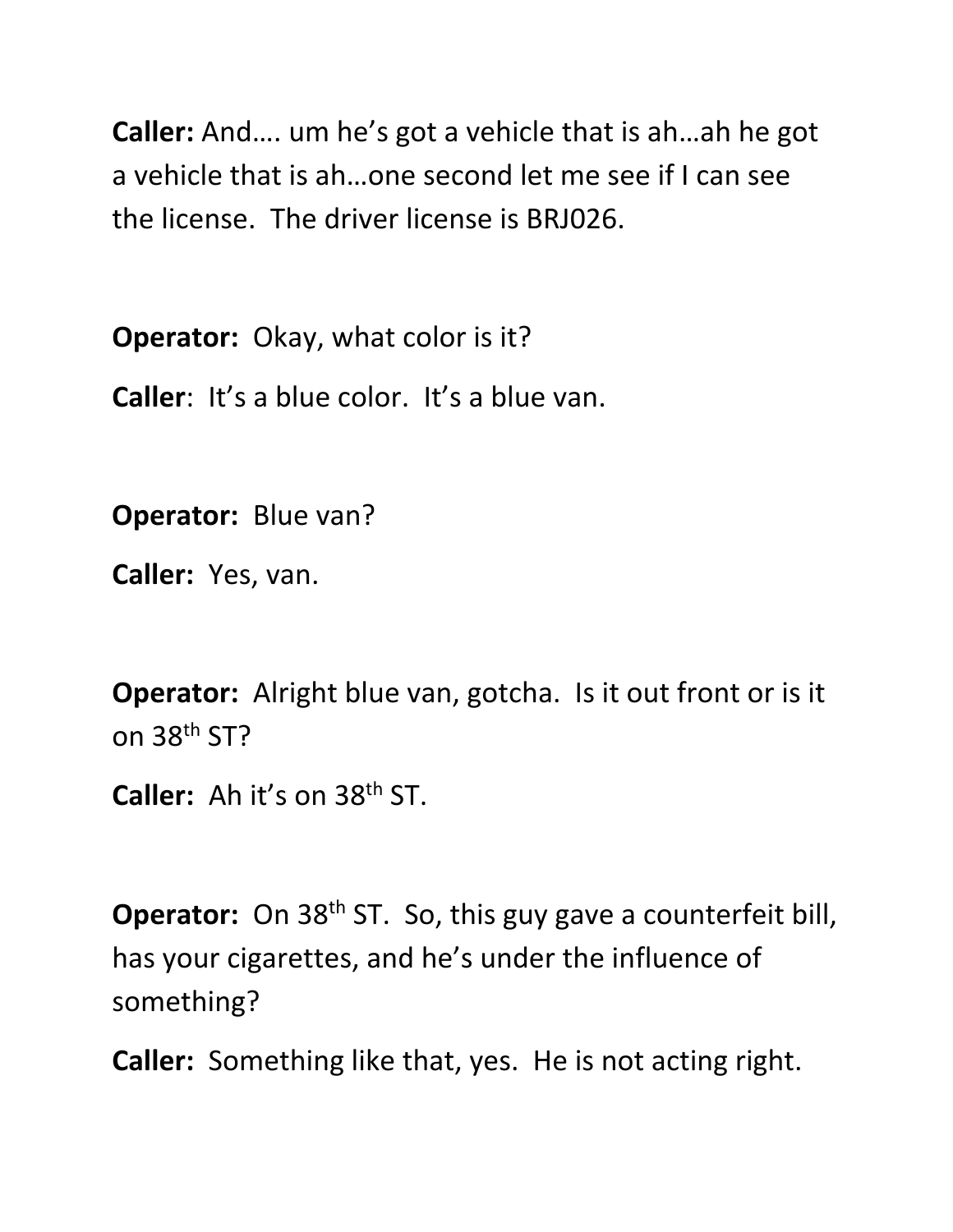**Operator:** What's he look like, what race?

**Caller:** Um, he's a tall guy. He's like tall and bald, about like 6…6‐1/2, and she's not acting right so and she started to go, drive the car.

**Operator:** Okay so, female or a male?

**Caller:** Um…

**Operator:** Is it a girl or a boy?

**Caller:** (Talking to somebody else)—he's asking (inaudible) one second. Hello?

**Operator:** Is it a girl or a boy that did this?

**Caller**: It is a man.

**Operator:** Okay. Is he white, black, Native, Hispanic, Asian?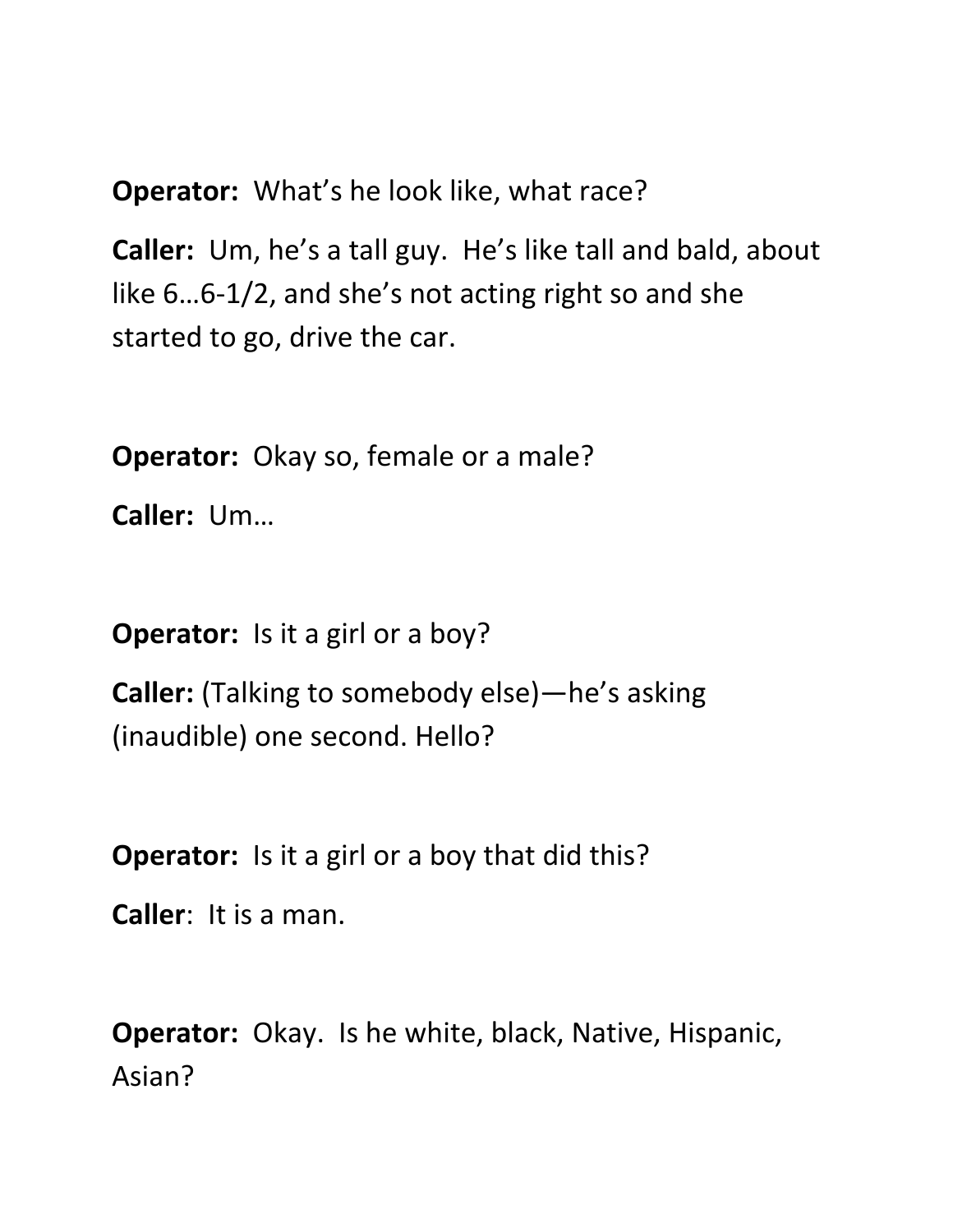**Caller**: Something like that.

**Operator:** Which one? White, black, Native, Hispanic, Asian?

**Caller:** No, he's a black guy.

**Operator:** Alright (sigh). **Caller:** How is your day going?

**Operator:** Not too bad.

**Caller:** Had a long day, huh?

**Operator:** What's your name?

**Caller:** My name is  $\blacksquare$ .

**Operator:** Alright , a phone number for you? **Caller**: .